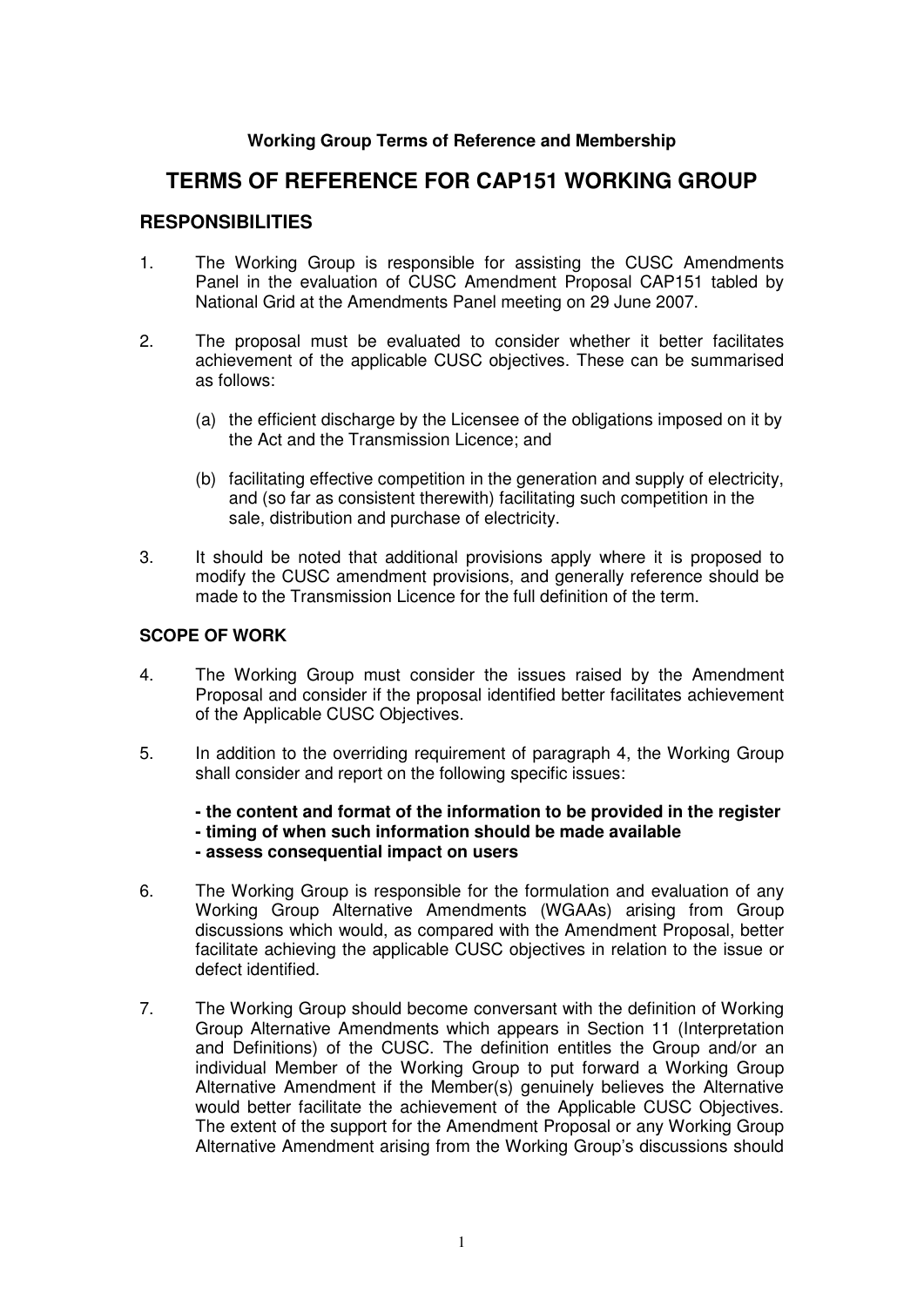be clearly described in the final Working Group Report to the CUSC Amendments Panel.

8. The Working Group is to submit their final report to the CUSC Panel Secretary on 20 September 2007 for circulation to Panel Members. The conclusions will be presented to the CUSC Panel meeting on 28 September 2007.

### **MEMBERSHIP**

9. It is recommended that the Working Group has the following members:

| Chair<br><b>National Grid</b><br><b>Industry Representatives</b> | Duncan Burt<br><b>Phil Collins</b><br>Garth Graham<br>Dennis Gowland<br>Laura Jeffs<br>Robert Longden<br>John Morris<br>Alec Morrison<br>John Norbury<br><b>David Scott</b><br><b>Ben Sheehy</b><br><b>Tim Russell</b> | <b>National Grid</b><br><b>National Grid</b><br>Scottish and Southern<br><b>Fairwind Orkney Ltd</b><br>Centrica<br>Airtricity<br><b>British Energy</b><br>Scottish and Southern<br><b>RWE</b><br>EDF<br>E.ON<br><b>Russell Power</b> |
|------------------------------------------------------------------|------------------------------------------------------------------------------------------------------------------------------------------------------------------------------------------------------------------------|--------------------------------------------------------------------------------------------------------------------------------------------------------------------------------------------------------------------------------------|
| <b>Authority Representative</b>                                  | Jenny Boothe                                                                                                                                                                                                           | Ofgem                                                                                                                                                                                                                                |
| <b>Technical Secretary</b>                                       | <b>Clare Talbot</b>                                                                                                                                                                                                    | <b>National Grid</b>                                                                                                                                                                                                                 |

 [NB: Working Group must comprise at least 5 Members (who may be Panel Members) and will be selected by the Panel with regard to WG List held by the Secretary]

10. The membership can be amended from time to time by the CUSC Amendments Panel.

# **RELATIONSHIP WITH AMENDMENTS PANEL**

- 11. The Working Group shall seek the views of the Amendments Panel before taking on any significant amount of work. In this event the Working Group Chair should contact the CUSC Panel Secretary.
- 12. Where the Working Group requires instruction, clarification or guidance from the Amendments Panel, particularly in relation to their Scope of Work, the Working Group Chair should contact the CUSC Panel Secretary.

# **MEETINGS**

13. The Working Group shall, unless determined otherwise by the Amendments Panel, develop and adopt its own internal working procedures and provide a copy to the Panel Secretary for each of its Amendment Proposals.